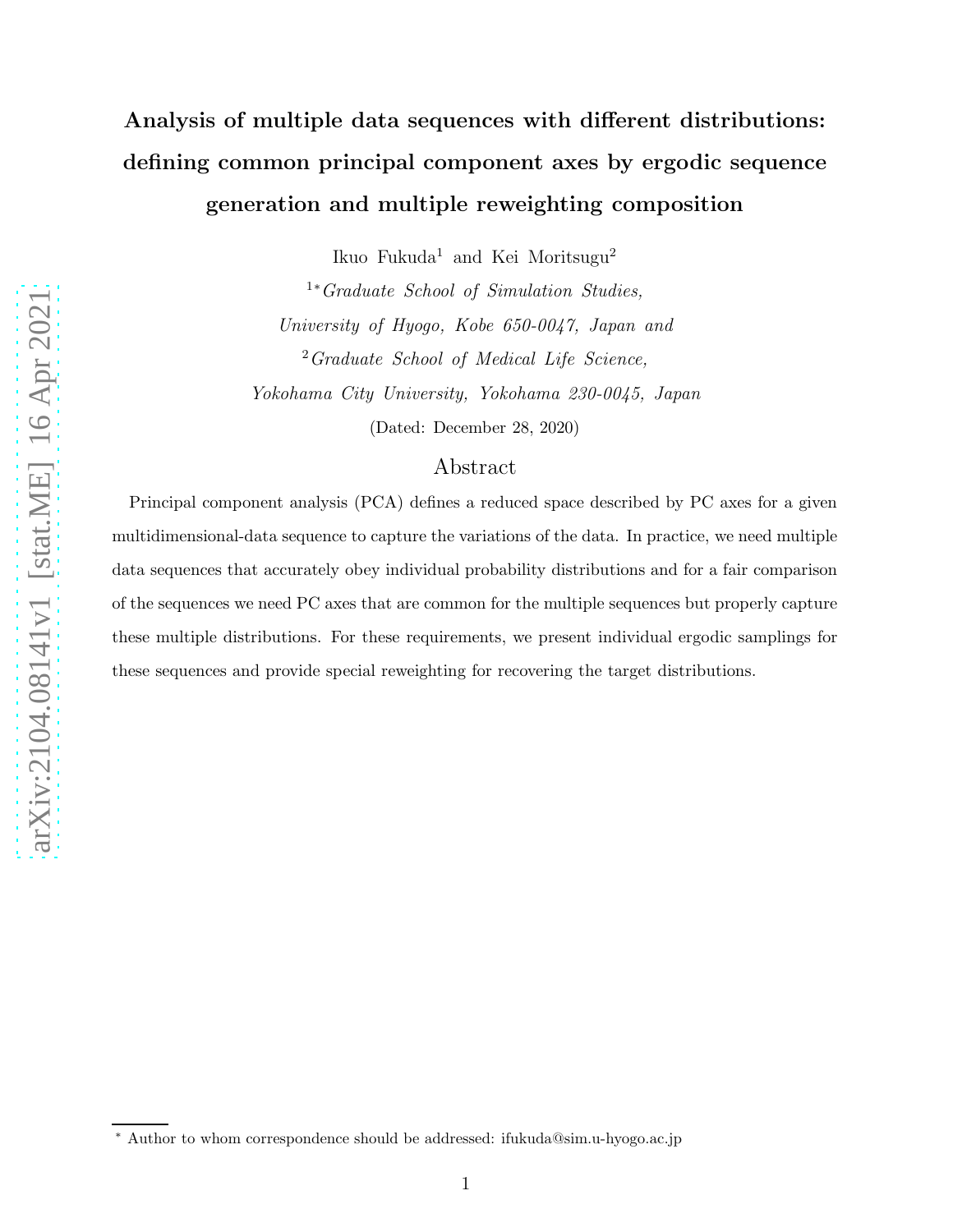## <span id="page-1-0"></span>I. INTRODUCTION

Principal component analysis (PCA) is one of the statistical analysis that defines a framework, viz., a reduced space determined by the PC axes, for a given multidimensional-data sequence to properly capture the varieties/variations of the data. Our target is a sequence of mdimensional  $N_{\text{step}}$  data,  $\mathcal{X} \equiv \{x^{[1]}, \ldots, x^{[N_{\text{step}}]}\}\subset \mathbb{R}^m$ , generated by a dynamical system or computer simulation such as molecular dynamics (MD) or Monte Carlo (MC). Our purpose is, first, to generate a data sequence that enables to completely describe a specific probability distribution  $P$ , which determines the variety of the data. The Boltzmann– Gibbs (BG) distribution, for example, is applicably useful as the physicochemical probability distribution since it enables realistic comparisons with experiments performed at constant temperature. Our second purpose concerns with two or more given data sequences, say,  $\mathcal{Y} \equiv \{y^{[1]}, \ldots, y^{[N'_{\text{step}}]}\}\subset \mathbb{R}^m$  in addition to X, and is to constitute PC axes for a joint system described by  $\mathcal{X} \cup \mathcal{Y} \subset \mathbb{R}^m$ . Namely, instead of seeking independently the PC axis for  $\mathcal X$  and that for  $\mathcal Y$ , we seek a common set of PC axes for both sequences  $\mathcal X$  and  $\mathcal Y$ , enabling us to fairly compare them in a unified framework.

Our purpose is thus (i) to generate two (or more if needed) sequences  $\mathcal X$  and  $\mathcal Y$  that can accurately reproduce distributions P and P', respectively; and (ii) to seek for  $\mathcal{X} \cup \mathcal{Y}$  unique PC axes that duly capture the individual varieties for  $\mathcal X$  and those for  $\mathcal Y$ , which are different, in general, according to the difference between  $P$  and  $P'$ . MD or MC protocol has been usually used for a practical purpose to generate the BG distribution, whereas the accurate BG distribution is not generated in general due to the broken ergodicity and/or sampling insufficiency. We also seek a desired distribution  $P$ , not limited to the BG distribution. These problems can be overcome by an enhanced sampling method that can generate a modified distribution  $\tilde{P}$  to recover the ergodicity, with help of reweighting technique to reproduce P. Although this will be a solutions to (i), it is far from a solution to (ii). This is because we require two different reweightings for  $P$  and  $P'$ , which will not be easily compatible with the notion of the composition of the two data sequences. We here present a scheme to solve both (i) and (ii) with providing common PC axes. Furthermore, we introduce a scheme to seek (absolute continuous) distributions  $P$  and  $P'$  on the common PCA space defined by the resultant PC axes.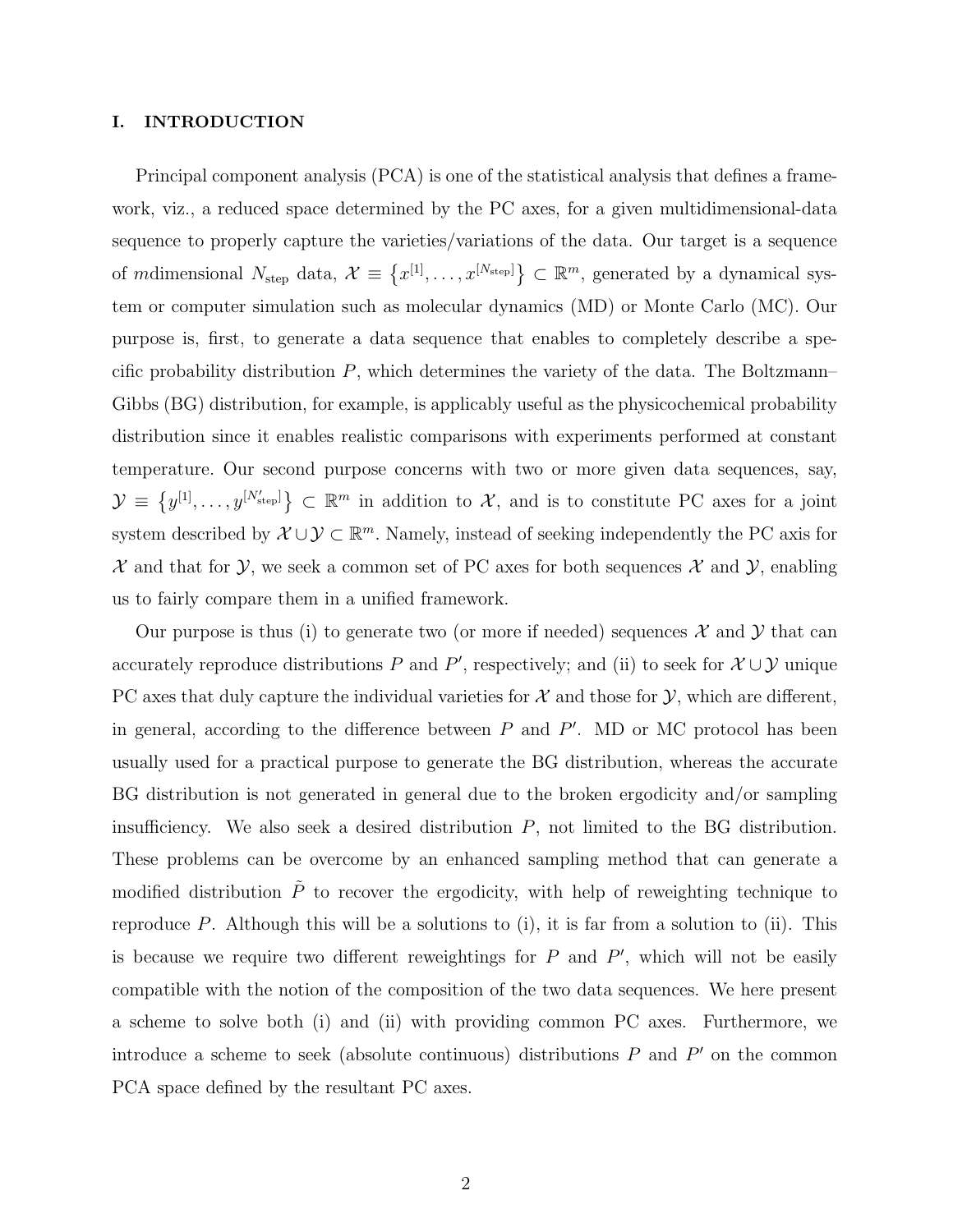#### II. BASICS

We give a simple and probable setting of the data, as encountered in MD, which can be generalized or transformed into other context without difficulty. We also treat only two data sequences  $\mathcal X$  and  $\mathcal Y$  to simplify the notations, and generalization into multiple sequences can be simply done.

#### A. Data sequences

Let  $x = (x_1, \ldots, x_{n_1}) \in \mathbb{R}^{n_1}$  represent coordinates of a given physical/dynamical system (we call it "system 1") with  $n_1$  degrees of freedom, and let

$$
\{x(\nu\Delta t) \in \mathbb{R}^{n_1} \mid \nu = 1, \dots, N_{\text{step}}\}\tag{1}
$$

a coordinate sequence, from time  $\Delta t$  to time  $N_{\text{step}}\Delta t$ , generated from this system. Instead of all coordinates  $x(\nu \Delta t) = (x_1(\nu \Delta t), \dots, x_n(\nu \Delta t))$ , our interest is in its m parts,  $(x_{k_1}(\nu \Delta t), \ldots, x_{k_m}(\nu \Delta t)) =: \pi(x(\nu \Delta t)) \in \mathbb{R}^m$  for every time  $\nu \Delta t$ . Here we denote a projection map for  $x \in \mathbb{R}^{n_1}$  by

<span id="page-2-2"></span>
$$
\pi(x) = (\pi_i(x))_{i=1,\dots,m} = (x_{k_i})_{i=1,\dots,m} \in \mathbb{R}^m.
$$
\n(2)

We thus describe each member in  $\mathcal{X} = \{x^{[1]}, \ldots, x^{[N_{\text{step}}]}\}\subset \mathbb{R}^m$  with a component index i and time index  $\nu$  such that

<span id="page-2-0"></span>
$$
x_i^{[\nu]} \equiv x_{k_i}(\nu \Delta t) = \pi_i(x(\nu \Delta t)) \in \mathbb{R}, \ i = 1, \dots, m. \tag{3}
$$

We also consider  $\{y(\nu\Delta t) \in \mathbb{R}^{n_2} \mid \nu = 1,\ldots,N'_{\text{step}}\}$ , a sequence of coordinates of  $n_2$ degrees of freedom, generated by other physical system ("system  $2$ "), and are interested in m parts  $(y_{l_1}(\nu \Delta t), \ldots, y_{l_m}(\nu \Delta t)) =: \pi'(y(\nu \Delta t)) \in \mathbb{R}^m$  (where  $\pi : \mathbb{R}^{n_1} \to \mathbb{R}^m$  and  $\pi' : \mathbb{R}^{n_2} \to \mathbb{R}^m$ are projections into the same dimensional space  $\mathbb{R}^m$ ),

<span id="page-2-1"></span>
$$
y_i^{[\nu]} \equiv y_{l_i}(\nu \Delta t) = \pi'_i(y(\nu \Delta t)) \in \mathbb{R}, \ i = 1, \dots, m. \tag{4}
$$

Hence, a sequence  $\mathcal{Y} \equiv \{y^{[1]}, \ldots, y^{[N'_{\text{step}}]}\}\subset \mathbb{R}^m$  arrises.

**Example 1**  $x^{[\nu]} \in \mathbb{R}^m$  is e.g., coordinates of  $m/3$   $C_{\alpha}$ -atoms of a protein consisting of  $N =$  $n/3$  atoms, and  $\mathcal{X} = \{x^{[1]}, \ldots, x^{[N_{step}]} \} \subset \mathbb{R}^m$  is a certain sequence of  $N_{step}$  coordinates for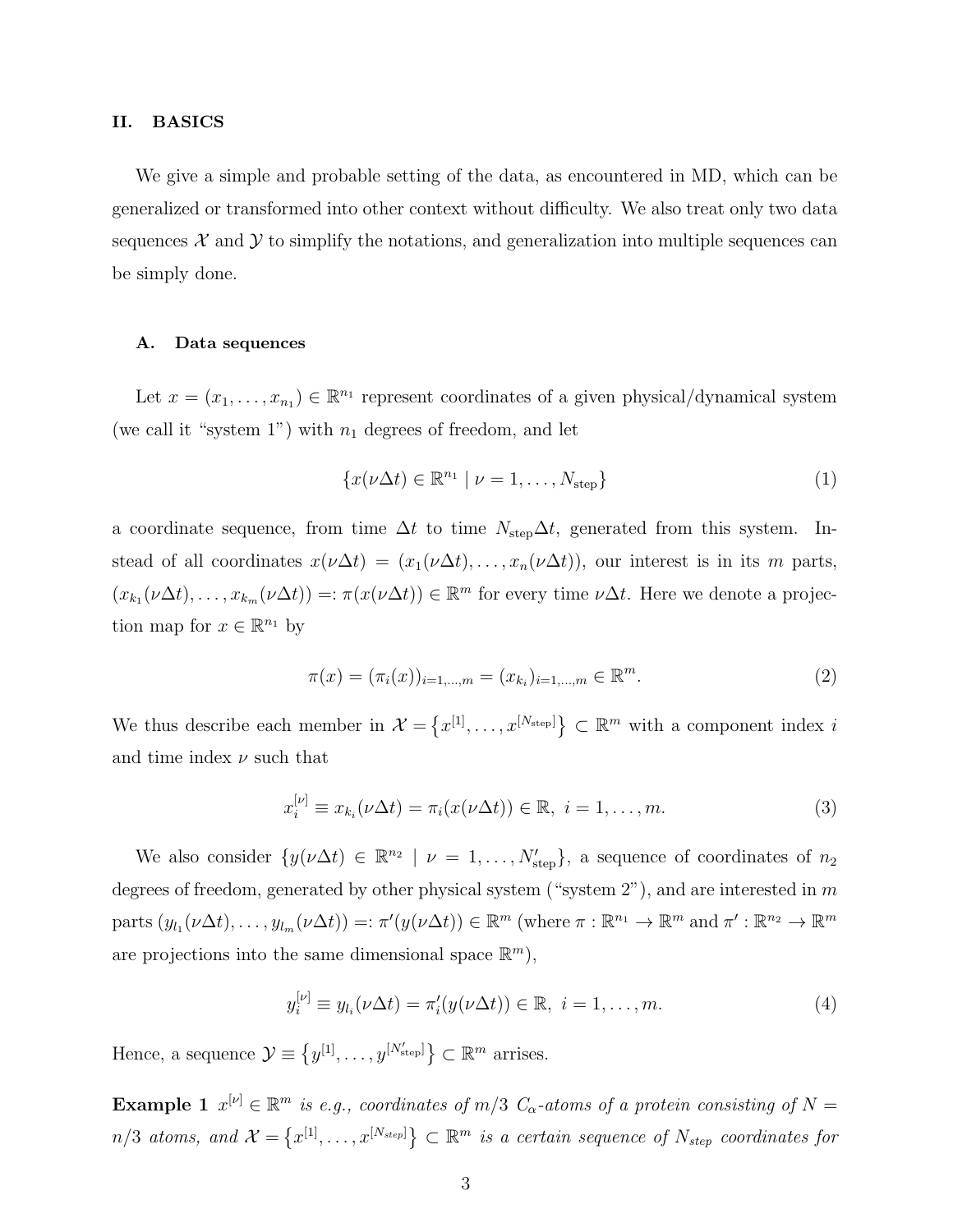m  $C_{\alpha}$ -atoms of protein X. We are interested in comparison between protein X and other protein Y that may have different numbers of atoms but have the same number of  $C_{\alpha}$ -atom coordinates, m, describing  $y^{[\nu]} \in \mathbb{R}^m$  and yielding  $\mathcal{Y} = \{y^{[1]}, \ldots, y^{[N'_{step}]} \}$ .

## B. PCA: review

PCA defines a linear map from the target data space  $\mathbb{R}^m$  into a reduced space,  $\varphi : \mathbb{R}^m \to$  $\mathbb{R}^l$ , where  $l \equiv \dim \varphi(\mathbb{R}^m)$  is less than m and typically 2 or 3. For system 1, this map is designed so as to capture the variety of data sequence  $\mathcal{X} = \{x^{[1]}, \ldots, x^{[N_{\text{step}}]}\}\subset \mathbb{R}^m$  and represent them on the reduced space  $\mathbb{R}^l$ . The map  $\varphi$  can be constructed via the  $m \times m$ symmetric covariance matrix

$$
S := \frac{1}{N_{\text{step}}} \sum_{\nu=1}^{N_{\text{step}}} (x^{[\nu]} - \bar{x}) \otimes (x^{[\nu]} - \bar{x}) = \frac{1}{N_{\text{step}}} \sum_{\nu=1}^{N_{\text{step}}} ((x_i^{[\nu]} - \bar{x}_i) (x_j^{[\nu]} - \bar{x}_j))_{i,j=1...,m},
$$

where  $\bar{x}$  is the average of the data,

$$
\mathbb{R}^m \ni \bar{x} \equiv (\bar{x}_i)_{i=1...,m} := \frac{1}{N_{\text{step}}} \sum_{\nu=1}^{N_{\text{step}}} x^{[\nu]} = \left(\frac{1}{N_{\text{step}}} \sum_{\nu=1}^{N_{\text{step}}} x_i^{[\nu]}\right)_{i=1...,m}
$$

That is, by seeking l eigenvalues  $\lambda_1 \geq \lambda_2 \geq \cdots \geq \lambda_l$  and the corresponding (normalized) eigenvectors  $u_1, u_2, \dots, u_l \in \mathbb{R}^m$  for S, the map  $\varphi$  is defined by a projection into  $\langle u_1, u_2, \cdots, u_l \rangle$ , which is isomorphic to  $\mathbb{R}^l$ , such that

<span id="page-3-1"></span>
$$
\varphi : \mathbb{R}^m \to \mathbb{R}^l, x \stackrel{\text{d}}{\mapsto} ((x|u_k))_{k=1...,l},
$$
\n
$$
(5)
$$

.

where  $(\cdot | \cdot)$  is the inner product of  $\mathbb{R}^m$ . Here,  $u_1$  is interpreted to indicate the direction to which the variety of the data in  $\mathcal X$  takes the maximum,  $u_2$  the second, and so on. Thus the average  $\bar{x}$  and matrix S are key quantities to completely determine the PC axes. Similarly, the average and matrix are defined for sequence  $\mathcal{Y} = \{y^{[1]}, \ldots, y^{[N'_{\text{step}}]}\}\)$  for system 2.

#### III. METHOD FOR SOLUTION

## A. Strategy

Suppose that there exist ideal time series for systems 1 and 2, i.e.,

<span id="page-3-0"></span>
$$
\{\check{x}(\nu\Delta t)\in\mathbb{R}^{n_1} \mid \nu=1,\ldots,N_{\text{step}}\}\tag{6}
$$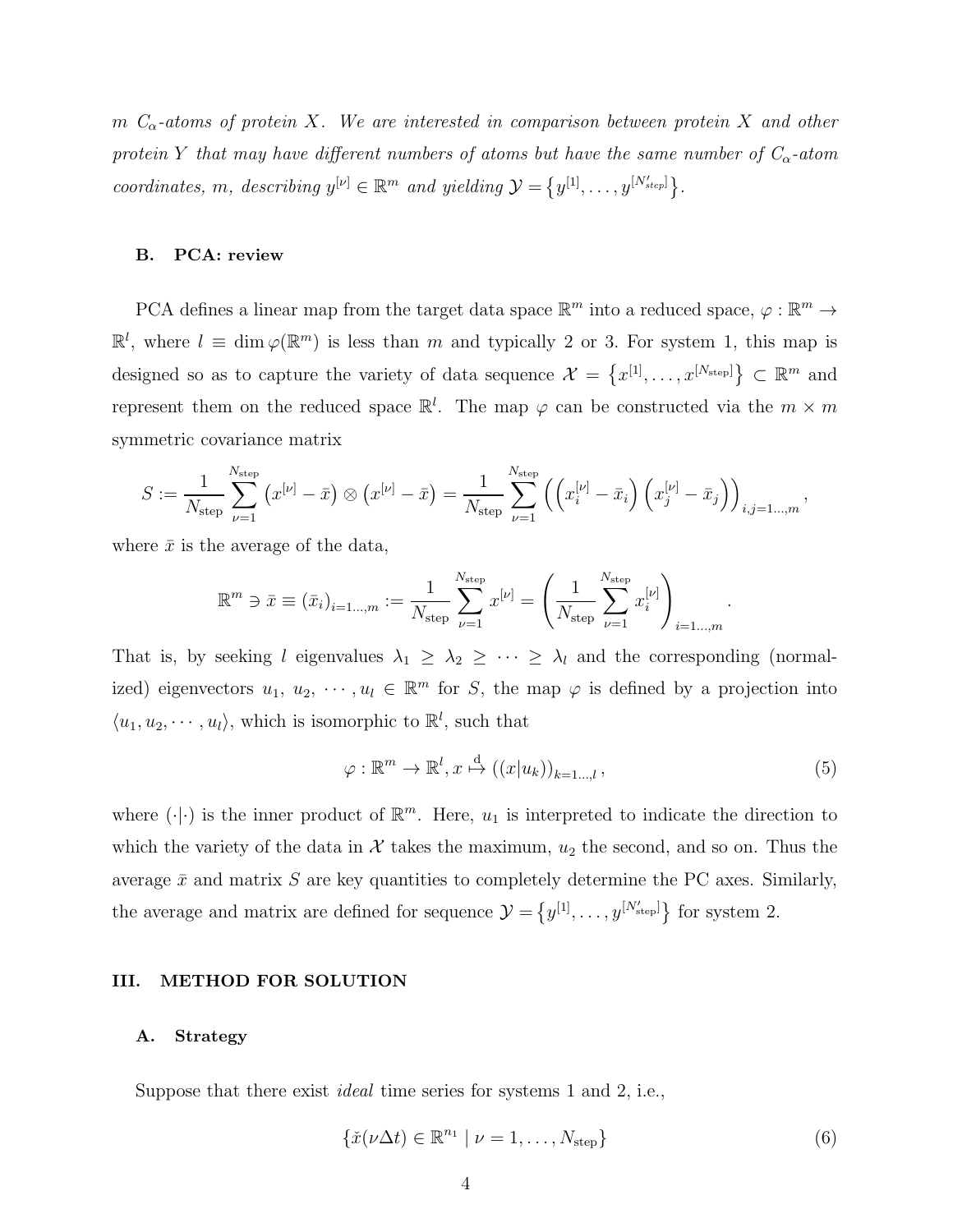that exactly obeys a distribution  $P$  for system 1 and

<span id="page-4-2"></span>
$$
\{\check{y}(\nu\Delta t) \in \mathbb{R}^{n_2} \mid \nu = 1, \dots, N'_{\text{step}}\}\tag{7}
$$

that exactly obeys a distribution  $P'$  for system 2 (we use "<sup>\*\*</sup>" to represent the ideal), wherein  $N_{\text{step}}$  and  $N'_{\text{step}}$  should be sufficiently large. This ideal situation will directly satisfy requirement (i) in section [I.](#page-1-0) Under this situation, requirement (ii) can be fulfilled by constructing a PC map  $\mathbb{R}^m \to \mathbb{R}^l$  using a simple sum of coordinates for the two systems

<span id="page-4-0"></span>
$$
\frac{1}{N_{\text{Tot}}}\left[\sum_{\nu=1}^{N_{\text{step}}} \tilde{x}^{[\nu]} + \sum_{\nu=1}^{N_{\text{step}}'} \tilde{y}^{[\nu]}\right] \equiv \tilde{z} \in \mathbb{R}^m \tag{8}
$$

along with a simple sum of the covariance matrices for the two systems

<span id="page-4-1"></span>
$$
\frac{1}{N_{\text{Tot}}}\left[\sum_{\nu=1}^{N_{\text{step}}}\left(\check{x}^{[\nu]}-\tilde{\check{z}}\right)\otimes\left(\check{x}^{[\nu]}-\tilde{\check{z}}\right)+\sum_{\nu=1}^{N_{\text{step}}'}\left(\check{y}^{[\nu]}-\tilde{\check{z}}\right)\otimes\left(\check{y}^{[\nu]}-\tilde{\check{z}}\right)\right]\equiv\check{T}\in\text{End}\mathbb{R}^m,\qquad(9)
$$

where  $N_{\text{Tot}} \equiv N_{\text{step}} + N'_{\text{step}}$ . Here,  $\tilde{x}_i^{[\nu]} = \pi_i(\tilde{x}(\nu \Delta t))$  and  $\tilde{y}_i^{[\nu]} = \pi'_i(\tilde{y}(\nu \Delta t))$  for  $i = 1, \ldots, m$ are projected coordinate components for the ideal time series, corresponding to Eqs. [\(3\)](#page-2-0) and [\(4\)](#page-2-1), respectively.

*Remark*–. The sum of the first and the second terms used in Eq.  $(8)$  and that in Eq.  $(9)$  are mathematically well defined because the projections ( $\pi$  and  $\pi'$ ) are into the identical space  $\mathbb{R}^m$ . These sums are also the most natural expressions to represent the composed sequence  $\{\check{x}^{[1]},\ldots,\check{x}^{[N_{\text{step}}]}\}\cup \{\check{y}^{[1]},\ldots,\check{y}^{[N'_{\text{step}}]}\}\.$  In practice, we should also assume that these simple sums are meaningful in the context of, e.g., chemical or physical sense. A generalization is straightforward such that the simple sums can be replaced into weighted sums such as  $w_1 \sum_{\nu=1}^{N_{\text{step}}} \check{x}^{[\nu]} + w_2 \sum_{\nu=1}^{N'_{\text{step}}} \check{y}^{[\nu]}$  or a more general form such as  $g\left(\sum_{\nu=1}^{N_{\text{step}}} \check{x}^{[\nu]}, \sum_{\nu=1}^{N'_{\text{step}}} \check{y}^{[\nu]}\right)$  using a certain function  $q$  (m can be changed in system 2) if necessary and meaningful.

As will be discussed below, however, generation of ideal time series [\(6\)](#page-3-0) and [\(7\)](#page-4-2) is nontrivial. Despite this fact, our purpose is to have accurate  $\bar{z}$  and  $\tilde{T}$ , which are described by the ideal time series. We will meet this seemingly contradictory demand by deriving quantities that are equivalent to Eqs. [\(8\)](#page-4-0) and [\(9\)](#page-4-1).

#### B. Solution to requirement (i): ergodic sequence generation

Generation of ideal time series corresponding to arbitrary distribution within a practical  $N_{\text{step}}$  is hard in general. For example, statistics of the data  $\{x(\nu\Delta t) \in \mathbb{R}^n \mid \nu = 1, \ldots, N_{\text{step}}\}$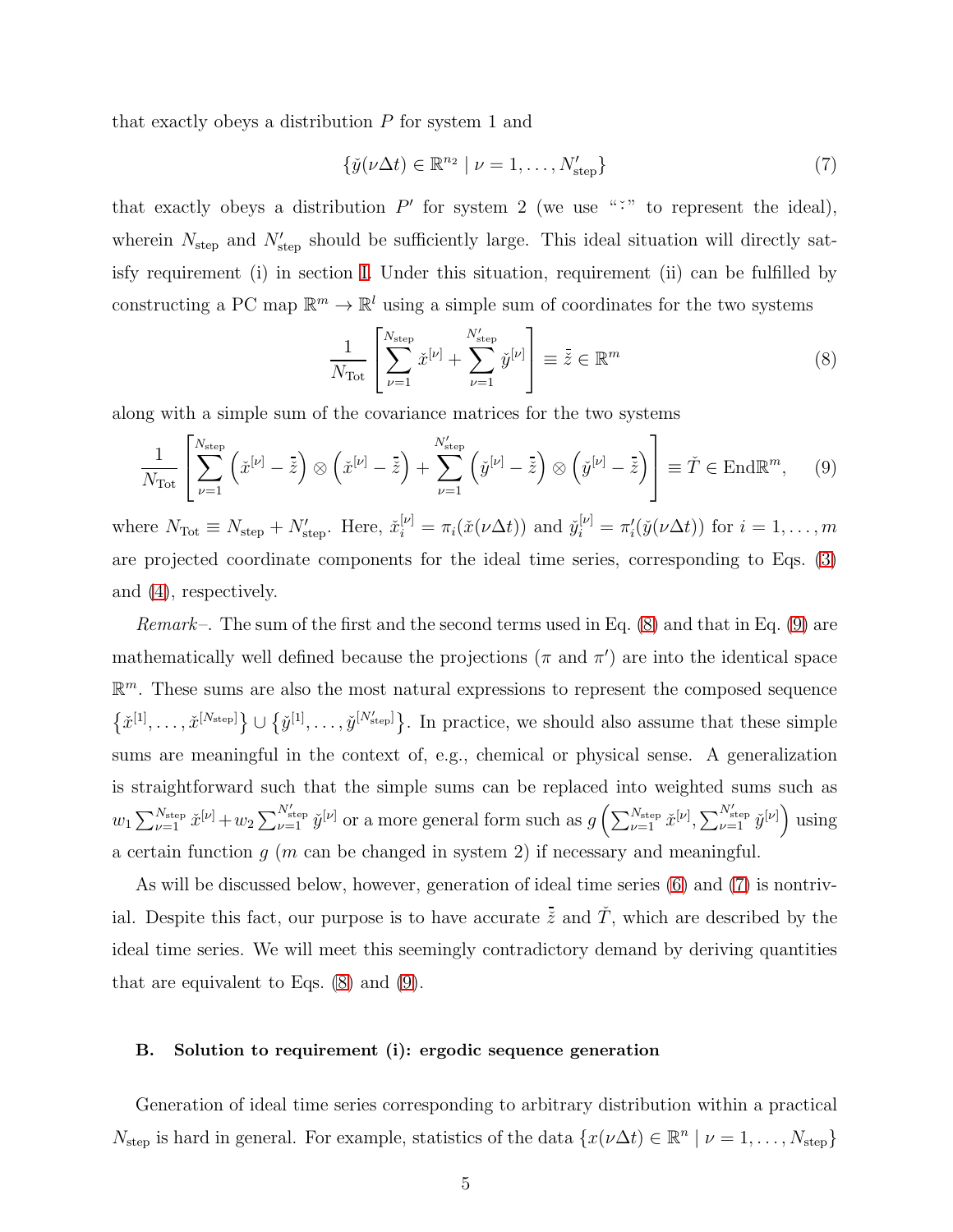generated by a conventional canonical simulation (for system 1) does not accurately obey the BG distribution and often becomes significantly inaccurate and uncontrollable due to broken ergodicity and/or sampling inefficiency. Thus, we cannot meet requirements (i) and (ii) with a conventional method. Even if an accurate sampling method exists that can directly generate any distribution, generation of the accurate BG distribution is significantly time consuming due to the feature of the distribution, i.e., the exponential damping with respect to the physical system energy.

Hereafter, we assume a distribution with the form of  $P = \rho(x, p)dx dp$  and set it as the BG distribution, viz.,  $\rho(x, p) \propto \rho_{\text{BG}}(x, p) \equiv \rho_{\text{BG}}(x, p; \beta) \equiv \exp[-\beta E(x, p)]$ , considering the utility and a challenge to the faced problem, although  $\rho$  can be an arbitrarily given smooth density function in principle. This is for system 1, where  $p = (p_1, \ldots, p_{n_1}) \in \mathbb{R}^{n_1}$ and  $E(x, p) \equiv U(x) + K(p)$  are the momenta and the total energy for system 1, respectively  $(x \in D \subset \mathbb{R}^{n_1}$  and  $K(p) = (p|\mathbf{M}p)/2)$ . It also applies to system 2, where  $P' = \rho'(y, q)dydq \propto$  $\rho'_{\text{BG}}(y, q)dydq \equiv \exp \left[-\beta' E'(y, q)\right] dydq$  with  $E'(y, q) = U'(y) + K'(q)$ .

In our method, (i) will be fulfilled by an indirect method, which does not mean the direct production of sequences [\(6\)](#page-3-0) and [\(7\)](#page-4-2) but utilizes a reweighting technique. Now, the ideal time series for a suitably defined distribution can be generated by double density dynamics [\[1](#page-10-0)] or coupled Nosé-Hoover (cNH) equation  $[2]$ . The latter realizes the equality

<span id="page-5-0"></span>
$$
\bar{A} := \lim_{\tau \to \infty} \frac{1}{\tau} \int_0^{\tau} A(x(t), p(t)) dt = \frac{\int_{D \times \mathbb{R}^n} dx dp A(x, p) \rho_R(x, p)}{\int_{D \times \mathbb{R}^n} dx dp \rho_R(x, p)} =: \langle A \rangle_R \tag{10}
$$

for any physical quantity  $A: D \times \mathbb{R}^n \to \mathbb{R}$  and any trajectory  $\{(x(t), p(t))\}$  of systems 1 under the ergodic condition [\[2\]](#page-10-1). Although  $\rho_R$  is a smooth density that can be arbitrarily designed in principle, the cNH utilized a delocalized density

<span id="page-5-1"></span>
$$
\rho_{\rm R}(x,p) \equiv \int \rho_{\rm BG}(x,p;\beta) f(\beta) d\beta,
$$

using a properly set function f to efficiently cover the target region for  $\rho_{BG}$  and enhance the phase-space sampling [\[3\]](#page-10-2). Equation [\(10\)](#page-5-0) enables reweighting to the target density  $\rho_{\rm BG}$  [\[2](#page-10-1)]:

$$
\overline{A\rho_{BG}/\rho_R} / \overline{\rho_{BG}/\rho_R}
$$
\n
$$
= \langle A\rho_{BG}/\rho_R \rangle_R / \langle \rho_{BG}/\rho_R \rangle_R
$$
\n
$$
= \int_{D \times \mathbb{R}^n} A(x, p)\rho_{BG}(x, p) dx dp / \int_{D \times \mathbb{R}^n} \rho_{BG}(x, p) dx dp
$$
\n
$$
= \int A dP / \int dP . \qquad (11)
$$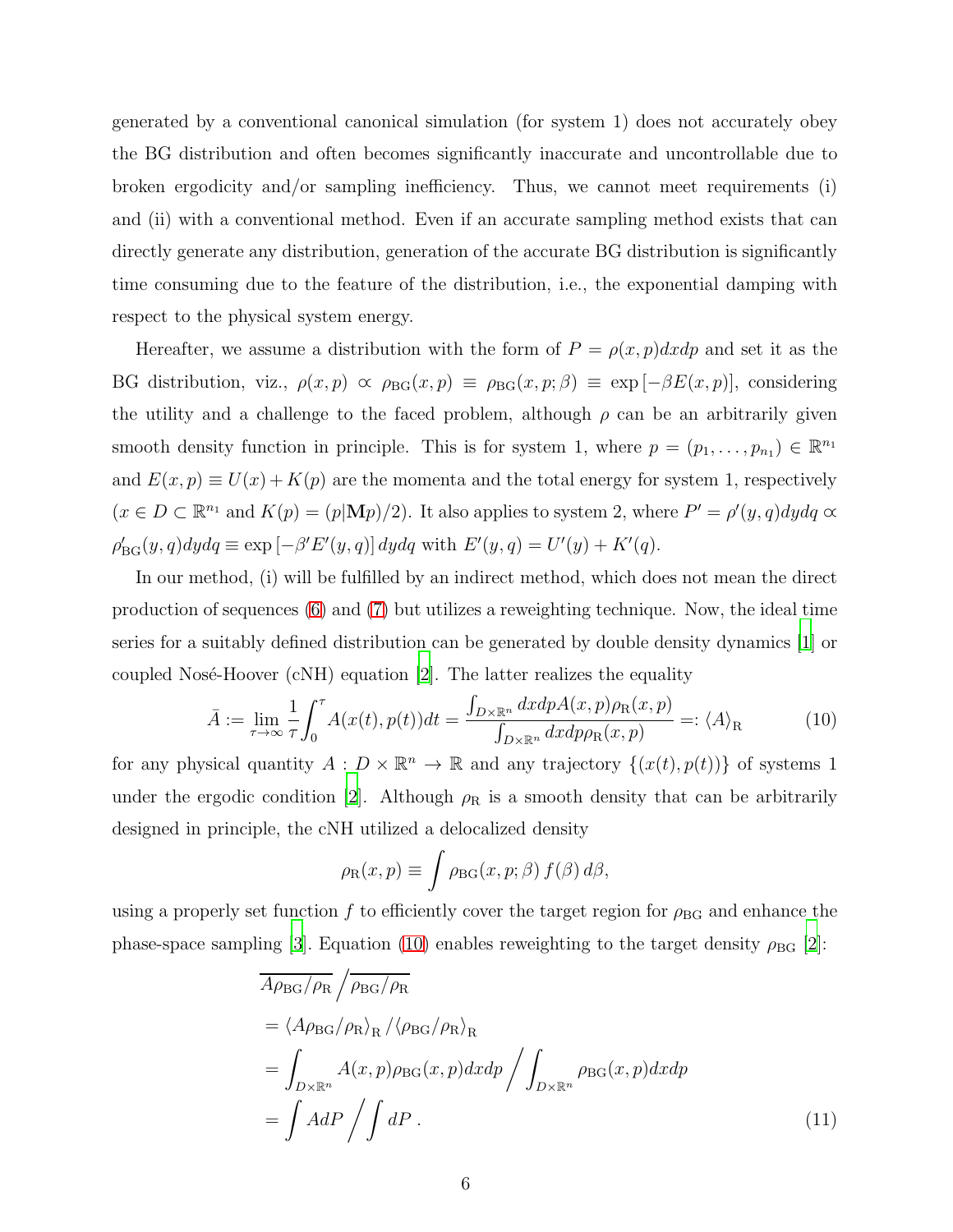Thus,  $\{x(\nu\Delta t) \in \mathbb{R}^{n_1} \mid \nu = 1,\ldots,N_{\text{step}}\}$  generated by the cNH satisfies (i). To see this directly, first define a weight

<span id="page-6-2"></span>
$$
w(x,p) := \frac{\rho_{\text{BG}}(x,p)/\rho_{\text{R}}(x,p)}{\sum_{\nu=1}^{N_{\text{step}}} (\rho_{\text{BG}}/\rho_{\text{R}})(x(\nu\Delta t), p(\nu\Delta t))}.
$$
\n(12)

Second, for any function  $B: D \to \mathbb{R}$ , utilize reweighting formula [\(11\)](#page-5-1) to get

$$
\sum_{\nu=1}^{N_{\text{step}}} w(x(\nu \Delta t), p(\nu \Delta t)) B(x(\nu \Delta t))
$$
\n
$$
= \frac{\frac{1}{N_{\text{step}}} \sum_{\nu=1}^{N_{\text{step}}} B(x(\nu \Delta t)) (\rho_{\text{BG}}/\rho_{\text{R}})(x(\nu \Delta t), p(\nu \Delta t))}{\frac{1}{N_{\text{step}}} \sum_{\nu=1}^{N_{\text{step}}} (\rho_{\text{BG}}/\rho_{\text{R}})(x(\nu \Delta t), p(\nu \Delta t))}
$$
\n
$$
\approx \frac{\lim_{\tau \to \infty} \frac{1}{\tau} \int_{0}^{\tau} B(x(t)) (\rho_{\text{BG}}/\rho_{\text{R}})(x(t), p(t)) dt}{\lim_{\tau \to \infty} \frac{1}{\tau} \int_{0}^{\tau} (\rho_{\text{BG}}/\rho_{\text{R}})(x(t), p(t)) dt}
$$
\n
$$
= \int B dP \int \int dP .
$$
\n(13)

Since  $B$  is arbitrary, Eq. [\(13\)](#page-6-0) means the reproduction of distribution  $P$ , indicating the satisfactions of (i) for system 1.

For systems 2, using  $\rho'_R(y, q) \equiv \int \rho'_{BG}(y, q; \beta) f'(\beta) d\beta$  and

<span id="page-6-0"></span>
$$
w'(y,q) := \frac{\rho'_{\text{BG}}(y,q)/\rho'_{\text{R}}(y,q)}{\sum_{\nu=1}^{N'_{\text{step}}} (\rho'_{\text{BG}}/\rho'_{\text{R}})(y(\nu \Delta t), q(\nu \Delta t))}
$$

yields

<span id="page-6-1"></span>
$$
\sum_{\nu=1}^{N'_{\text{step}}} w'(y(\nu \Delta t), q(\nu \Delta t)) B'(y(\nu \Delta t))
$$
\n
$$
\simeq \frac{\lim_{\tau \to \infty} \frac{1}{\tau} \int_0^{\tau} B'(y(t)) (\rho'_{\text{BG}}/\rho'_{\text{R}})(y(t), q(t)) dt}{\lim_{\tau \to \infty} \frac{1}{\tau} \int_0^{\tau} (\rho'_{\text{BG}}/\rho'_{\text{R}})(y(t), q(t)) dt}
$$
\n
$$
= \int B' dP' \Big/ \int dP'.
$$
\n(14)

Combining the results for the two systems manifests the satisfaction of (i). Note that, a method, instead of the cNH, suffices if it ensures Eq. [\(10\)](#page-5-0) for any A and any trajectory and if the relationship [\(11\)](#page-5-1) works for the target BG distribution, for any systems.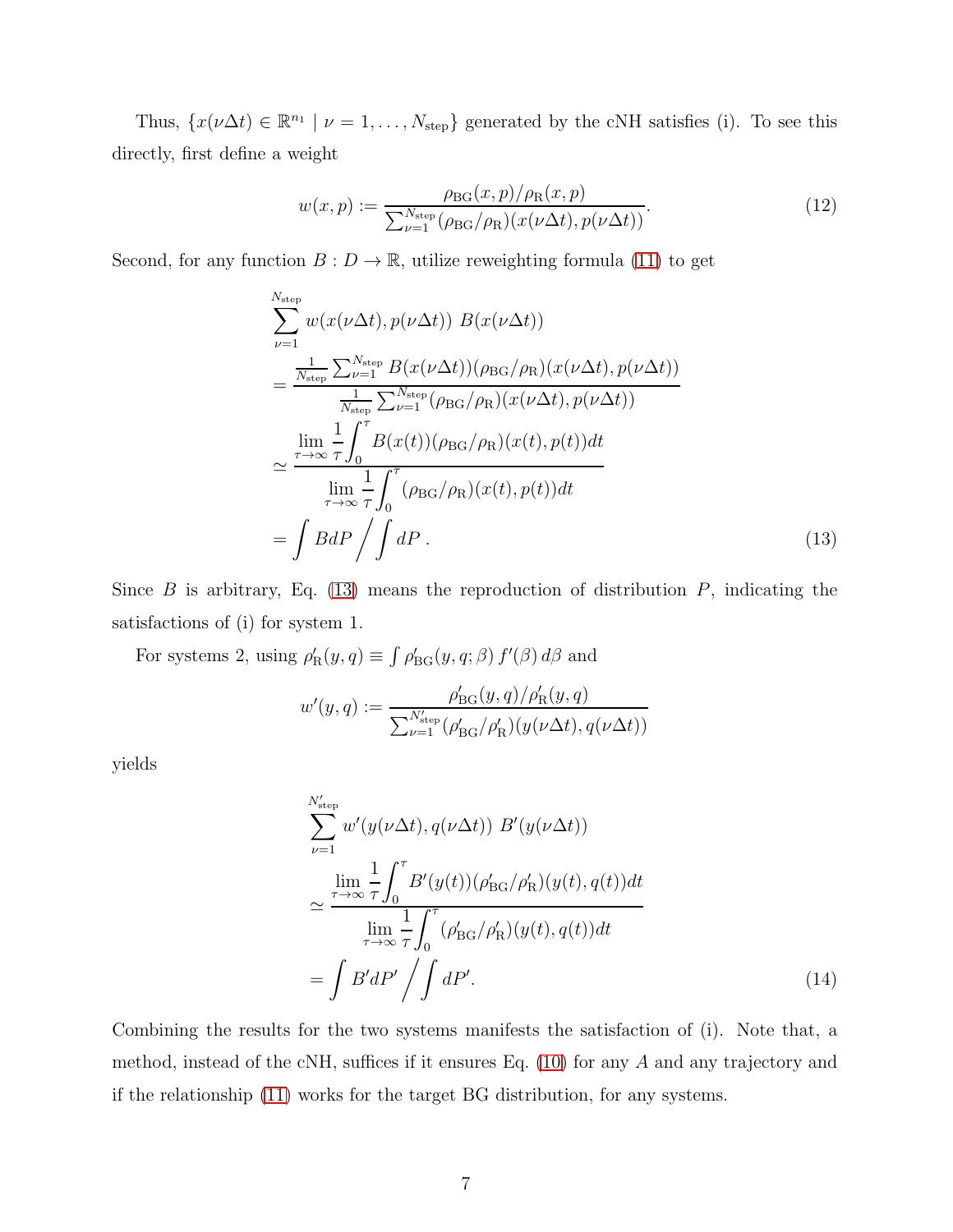#### C. Solution to requirement (ii): multiple reweighting composition

Based on the results obtained above, requirement (ii) can be satisfied as follows. By substituting  $B \equiv \pi_i$  in Eq. [\(13\)](#page-6-0) and  $B' \equiv \pi'_i$  in Eq. [\(14\)](#page-6-1), we have

<span id="page-7-0"></span>
$$
\bar{z}_{i}^{W} := \frac{N_{\text{step}}}{N_{\text{Tot}}}\sum_{\nu=1}^{N_{\text{step}}} w(x(\nu\Delta t), p(\nu\Delta t))x_{i}^{[\nu]} + \frac{N_{\text{step}}'}{N_{\text{Tot}}}\sum_{\nu=1}^{N_{\text{step}}'} w'(y(\nu\Delta t), q(\nu\Delta t))y_{i}^{[\nu]}
$$
\n
$$
\simeq \frac{N_{\text{step}}}{N_{\text{Tot}}}\int \pi_{i}(x)dP \Big/ \int dP + \frac{N_{\text{step}}'}{N_{\text{Tot}}}\int \pi_{i}'(y)dP' \Big/ \int dP'
$$
\n
$$
\simeq \frac{N_{\text{step}}}{N_{\text{Tot}}}\frac{1}{N_{\text{step}}}\sum_{\nu=1}^{N_{\text{step}}}\tilde{x}_{i}^{[\nu]} + \frac{N_{\text{step}}'}{N_{\text{Tot}}}\frac{1}{N_{\text{step}}'}\sum_{\nu=1}^{N_{\text{step}}'}\tilde{y}_{i}^{[\nu]}
$$
\n
$$
= \tilde{z}_{i} \text{ for } i = 1, ..., m,
$$
\n(15)

where the third line comes from the fact that the ideal time series [\(6\)](#page-3-0) and [\(7\)](#page-4-2) obey the distributions  $P$  and  $P'$ , respectively. Consequently, the target quantity, Eq.  $(8)$ , is obtained by calculating  $\bar{z}_i^W$ . We also have

$$
T_{ij}^{W} := \frac{N_{\text{step}}}{N_{\text{Tot}}} \sum_{\nu=1}^{N_{\text{step}}} w(x(\nu \Delta t), p(\nu \Delta t))(x_{i}^{[\nu]} - \bar{z}_{i}^{W})(x_{j}^{[\nu]} - \bar{z}_{j}^{W}) + \frac{N_{\text{step}}'}{N_{\text{Tot}}} \sum_{\nu=1}^{N_{\text{step}}'} w'(y(\nu \Delta t), q(\nu \Delta t))(y_{i}^{[\nu]} - \bar{z}_{i}^{W})(y_{j}^{[\nu]} - \bar{z}_{j}^{W}) \approx \frac{N_{\text{step}}}{N_{\text{Tot}}} \frac{\int (x_{k_{i}} - \bar{z}_{i}^{W})(x_{k_{j}} - \bar{z}_{j}^{W})dP}{\int dP} + \frac{N_{\text{step}}'}{N_{\text{Tot}}} \frac{\int (y_{l_{i}} - \bar{z}_{i}^{W})(y_{l_{j}} - \bar{z}_{j}^{W})dP'}{\int dP'} \approx \frac{1}{N_{\text{Tot}}} \sum_{\nu=1}^{N_{\text{step}}} (\tilde{x}_{i}^{[\nu]} - \bar{z}_{i}^{W}) (\tilde{x}_{j}^{[\nu]} - \bar{z}_{j}^{W}) + \frac{1}{N_{\text{Tot}}} \sum_{\nu=1}^{N_{\text{step}}'} (\tilde{y}_{i}^{[\nu]} - \bar{z}_{i}^{W})(\tilde{y}_{j}^{[\nu]} - \bar{z}_{j}^{W}) \approx \frac{1}{N_{\text{Tot}}} \sum_{\nu=1}^{N_{\text{step}}'} (\tilde{x}_{i}^{[\nu]} - \tilde{z}_{i}) (\tilde{x}_{j}^{[\nu]} - \tilde{z}_{j}) + \frac{1}{N_{\text{Tot}}} \sum_{\nu=1}^{N_{\text{step}}'} (\tilde{y}_{i}^{[\nu]} - \tilde{z}_{i}) (\tilde{y}_{j}^{[\nu]} - \tilde{z}_{j}) = \tilde{T}_{ij} \text{ for } i, j = 1, ..., m,
$$
\n(16)

using  $\bar{z}_i \simeq \bar{z}_i^W$   $(i = 1, \ldots, m)$  concluded in Eq. [\(15\)](#page-7-0). Therefore, these procedures for obtaining  $\bar{z}$  and  $\check{T}$  by calculating  $\bar{z}^W$  and  $T^W$  ensure the satisfaction of (ii).

## <span id="page-7-1"></span>D. BG distribution on the PCA space

Hence, we have a PCA space  $\mathbb{R}^l$  defined by map  $(5)$ ,  $\varphi \equiv \varphi^W$ , constructed from covariance matrix  $T^W$  obtained above. The BG distribution on the PCA space  $\mathbb{R}^l$  for system 1 is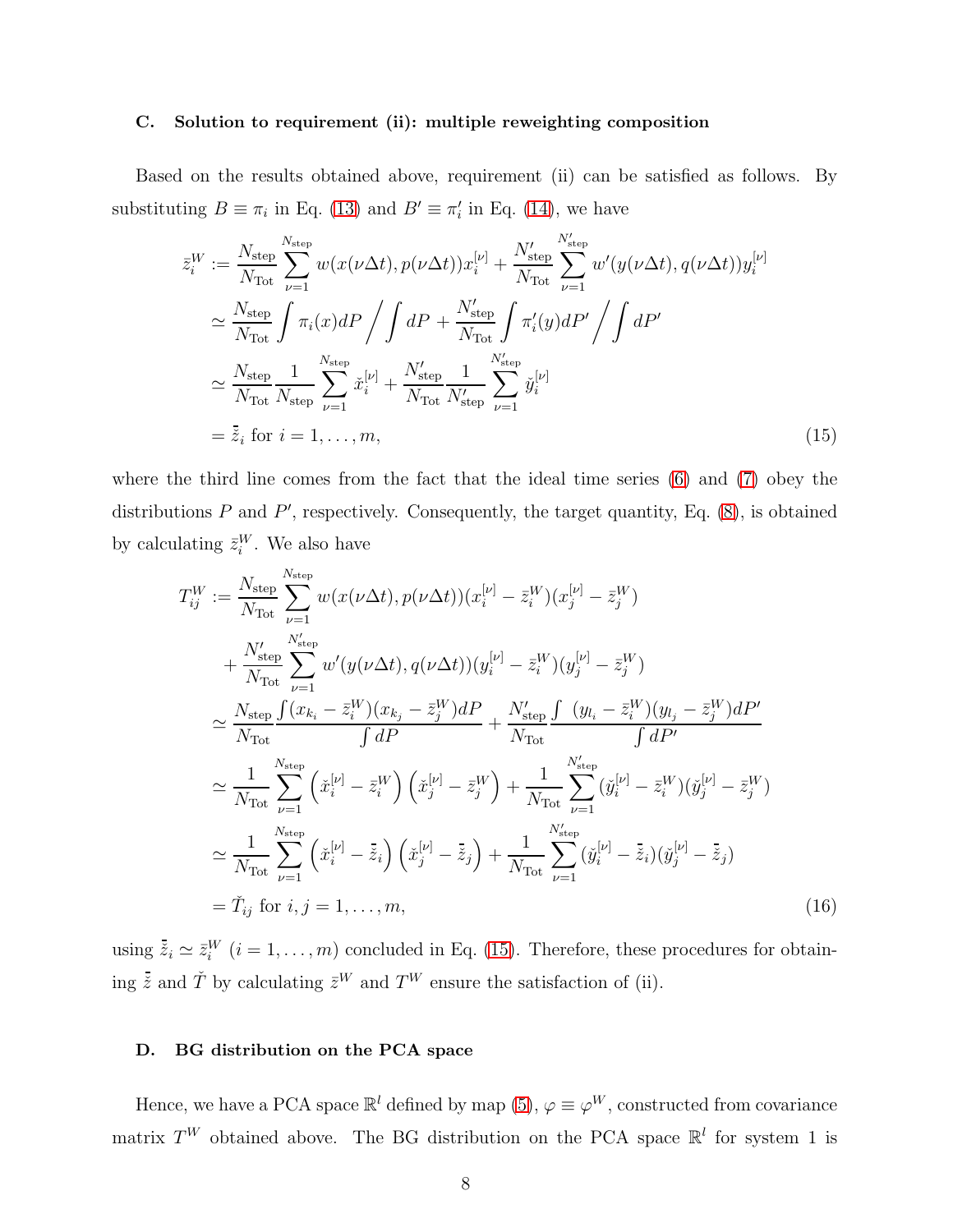formulated as an induced probability measure of P on  $\mathbb{R}^{2n_1}$  via a map  $\varphi_{\pi}: D \times \mathbb{R}^{n_1} \to$  $\mathbb{R}^l$ ,  $(x, p) \stackrel{d}{\mapsto} \varphi(\pi(x))$ , where  $\pi$  is projection [\(2\)](#page-2-2). That is,

$$
P_{\varphi_{\pi}} : \mathbb{R}^{l} \supset B \stackrel{\mathrm{d}}{\mapsto} P(\varphi_{\pi}^{-1}(B))
$$
  
=  $P((\varphi \circ \pi)^{-1}(B) \times \mathbb{R}^{n_1})$   
=  $\frac{\int_{(\varphi \circ \pi)^{-1}(B) \times \mathbb{R}^{n_1} P \to G}(x, p) dx dp}{\int_{D \times \mathbb{R}^{n_1} P \to G}(x, p) dx dp}.$  (17)

Here,  $P_{\varphi_{\pi}}(B)$  represented by the RHS of Eq. [\(17\)](#page-8-0) can be evaluated for any  $B \in \mathcal{B}^l$ , using the weight  $w$  defined by Eq.  $(12)$ , as follows:

$$
\sum_{\nu=1}^{N_{\text{step}}} w(x(\nu \Delta t), p(\nu \Delta t))
$$
  

$$
((x^{[\nu] | u_1}) \dots (x^{[\nu]} | u_l)) \in B
$$
  

$$
\approx \overline{\hat{\chi}_{B} \rho_{BG} / \rho_{R}} / \overline{\rho_{BG} / \rho_{R}}
$$
  

$$
= \frac{\int_{D \times \mathbb{R}^{n_1}} \hat{\chi}_{B}(x) \rho_{BG}(x, p) dx dp}{\int_{D \times \mathbb{R}^{n_1}} \rho_{BG}(x, p) dx dp}
$$
  

$$
= \frac{\int_{(\varphi \circ \pi)^{-1}(B) \times \mathbb{R}^{n_1}} \rho_{BG}(x, p) dx dp}{\int_{D \times \mathbb{R}^{n_1}} \rho_{BG}(x, p) dx dp},
$$
 (18)

<span id="page-8-1"></span><span id="page-8-0"></span>.

where  $\hat{\chi}_B$  is a characteristic function defined as

$$
\hat{\chi}_B: D \to \mathbb{R}, x \stackrel{\text{d}}{\mapsto} \begin{cases} 1 & \text{if } \varphi(\pi(x)) \in B \\ 0 & \text{otherwise} \end{cases}
$$

The sum in the LHS of Eq. [\(18\)](#page-8-1) means that the weight is counted if the l PC-coordinates of  $x^{[\nu]}$  fall into the bin B. These results for system 1 similarly apply to system 2.

### IV. NUMERICS

To illustrate our method, it has been applied to "system 1" and "system 2" modeled with four degrees of freedom  $(n_1 = n_2 = 4)$  described by potential function  $U(x)$  $\sum_{i=1}^4$ 10  $\frac{10}{b_i^4} ((x_i - d_i)^2 - b_i^2)^2 + \sum_{i=1}^3$ k  $\frac{k}{2}(x_i - x_{i+1} - d_i + d_{i+1})^2$ . The difference between the two systems is only in the values of "intra" parameters  $b_1$  and  $b_2$  ( $b_1 = 6, b_2 = 1$  for system 1;  $b_1 = 1, b_2 = 4$  for system 2; and  $b_3 = b_4 = 0.4, d_1 = 0, d_2 = 12, d_3 = 19, d_4 = 1$ 21,  $k = 10^{-5}$  for both systems). Figure 1(a) shows plots for the sequence  $\mathcal{X} \cup \mathcal{Y} \subset \mathbb{R}^3$ , where  $\mathcal{X} = \{x^{[1]}, \ldots, x^{[N_{\text{step}}]}\}\subset \mathbb{R}^3$  was obtained by a cNH simulation (detailed in [\[2\]](#page-10-1))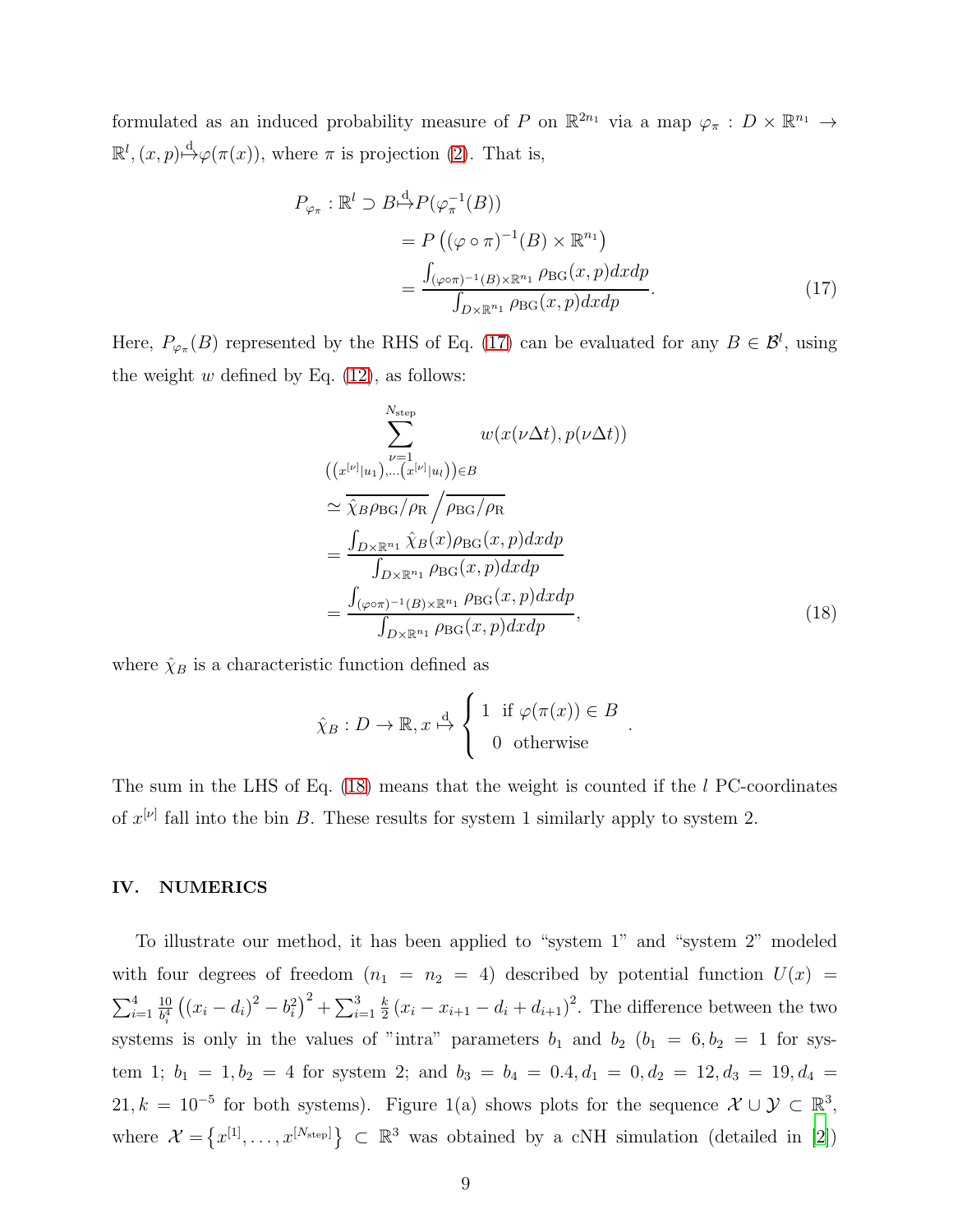

FIG. 1: (a) Scatter plots for sequence  $\mathcal{X} \cup \mathcal{Y}$ , where X was obtained by cNH simulation of system 1 (blue) with  $n_1 = 4$  and by projection  $\pi : (x_1, x_2, x_3, x_4) \mapsto (x_1, x_2, x_3)$ , while  $\mathcal Y$  was that of system 2 (red) with  $n_2 = 4$  and  $\pi' = \pi$ ; (b) and (c) show current PCA results for systems 1 and 2, respectively, obtained by the common PC axes, with BG distributions shown by color; (d) is PCA result with BG distribution for system 1 by  $\mathcal{X}$ , and (e) is that for system 2 by  $\mathcal{Y}$ ; (f) and (g) are results on  $\mathcal{X}_{c} \cup \mathcal{Y}_{c}$  obtained by canonical simulations for systems 1 and 2, respectively.

of system 1 (blue) along with a projection  $\pi : \mathbb{R}^4 \to \mathbb{R}^3, x \mapsto (x_1, x_2, x_3)$ , and similarly  $\mathcal{Y} = \{y^{[1]}, \ldots, y^{[N_{\text{step}}]}\}\$  was that for system 2 (red) with  $\pi' = \pi$  (viz.,  $m = 3$ ). The accuracies were evaluated by marginal distributions of the reweighted BG distributions, where the errors from the exact values in 2-dim distributions for major variables  $(x_1, x_2)$  were  $5.6 \times 10^{-5}$ and  $1.9 \times 10^{-5}$  (with s.d.  $5.5 \times 10^{-3}$  and  $9.4 \times 10^{-3}$ ), which are sufficiently small [\[2\]](#page-10-1), for systems 1 and 2, respectively.

Figures 1(b) and 1(c) show the current PCA results with  $l = 2$  for systems 1 and 2, respectively, which were obtained by the unique common PC axes determined by Eqs. [\(15\)](#page-7-0) and [\(16\)](#page-7-1) and by reconstructing the BG distribution via Eq. [\(18\)](#page-8-1). The current method properly describes the difference between the two systems. This is because the raw data (Fig. 1(a)) suggest the role conversion between the first and the second degrees of freedom (i.e., system 1 has the largest variations for  $x_1$  and the second largest variations for  $x_2$ , while system 2 has the largest for  $y_2$  and the second largest for  $y_1$ ), and because the current PCA results capture the role conversion between the two degrees of freedom via PC1 and PC2, as